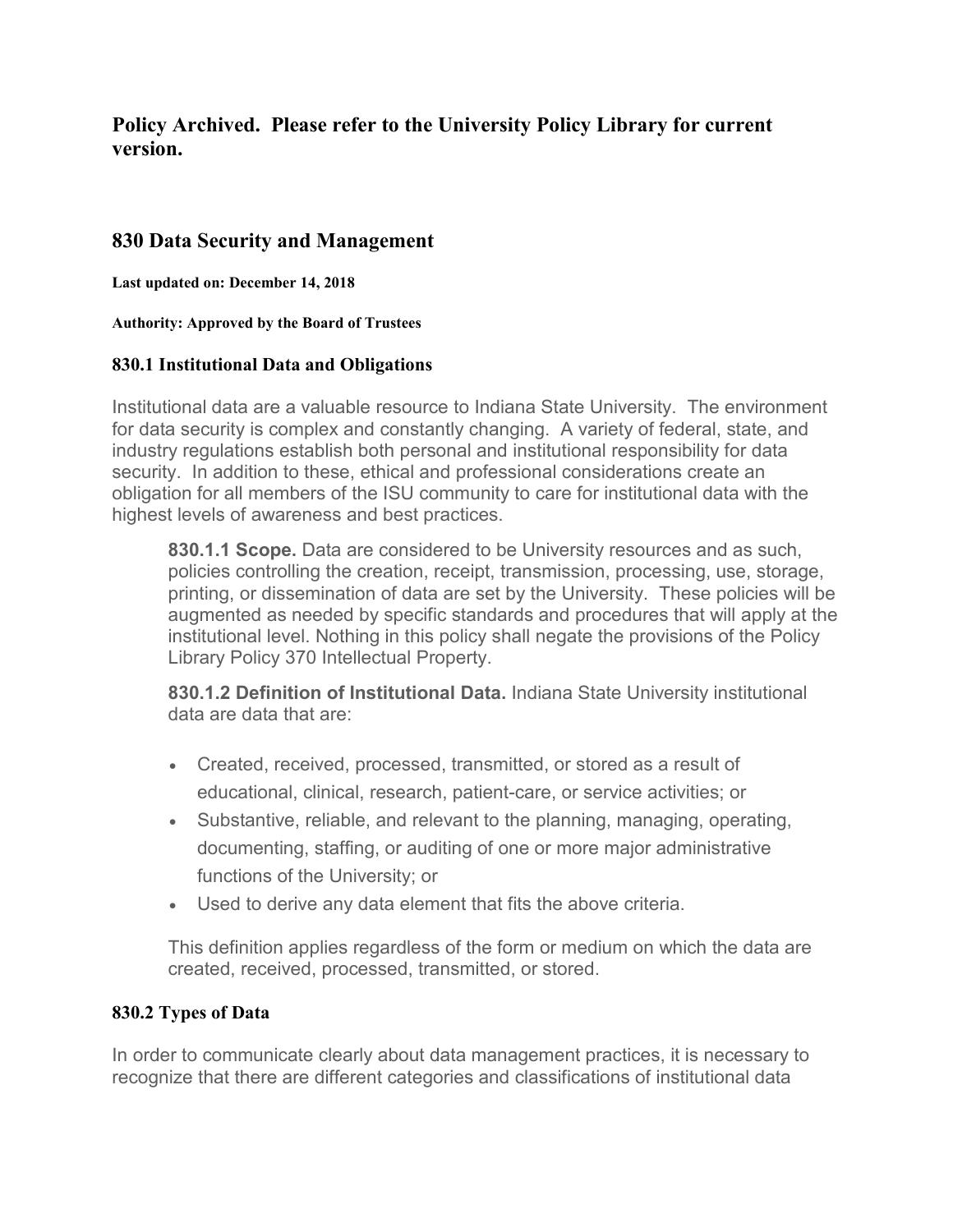**830.2.1 Categories of Data.** Data categories are defined based on the function and/or use of institutional data. General institutional data categories include:

- Alumni data
- Contracts and grants data
- Research data
- Employee and benefits data
- Facilities data
- Faculty data
- Financial and budget data
- Health data
- International programs data
- Library data
- Purchasing and travel data
- Student and applicant data
- Instruction-related data

**830.2.2 Classifications of Data.** Data classifications are defined based on the need to ensure the security and privacy of institutional data. Data classifications are:

> **830.2.2.1 Public Data.** Information and data that are intended for public view.

**830.2.2.2 University-Internal Data.** Data used internally to University operations or with selected University appointees or partners for ISU business purposes. Access to University Internal Data should be determined based on the job responsibilities of the employee, appointee, or partner.

**830.2.2.3 Restricted Data.** Data that are sensitive or confidential and, as a result, require specific authorization for access.

**830.2.2.4. Highly-Restricted Data.** Highly confidential data that, if released, could result in criminal or civil penalties, identity theft, personal financial loss, or invasion of privacy.

### **830.3 Access to and Handling of Data**

All ISU employees are responsible for handling institutional data properly based on its classification. Data handling includes all activities associated with the creation, storage, transmission, printing, backup, retention, disposal and publication of ISU data.

### **830.3.1 Control of Data Access.**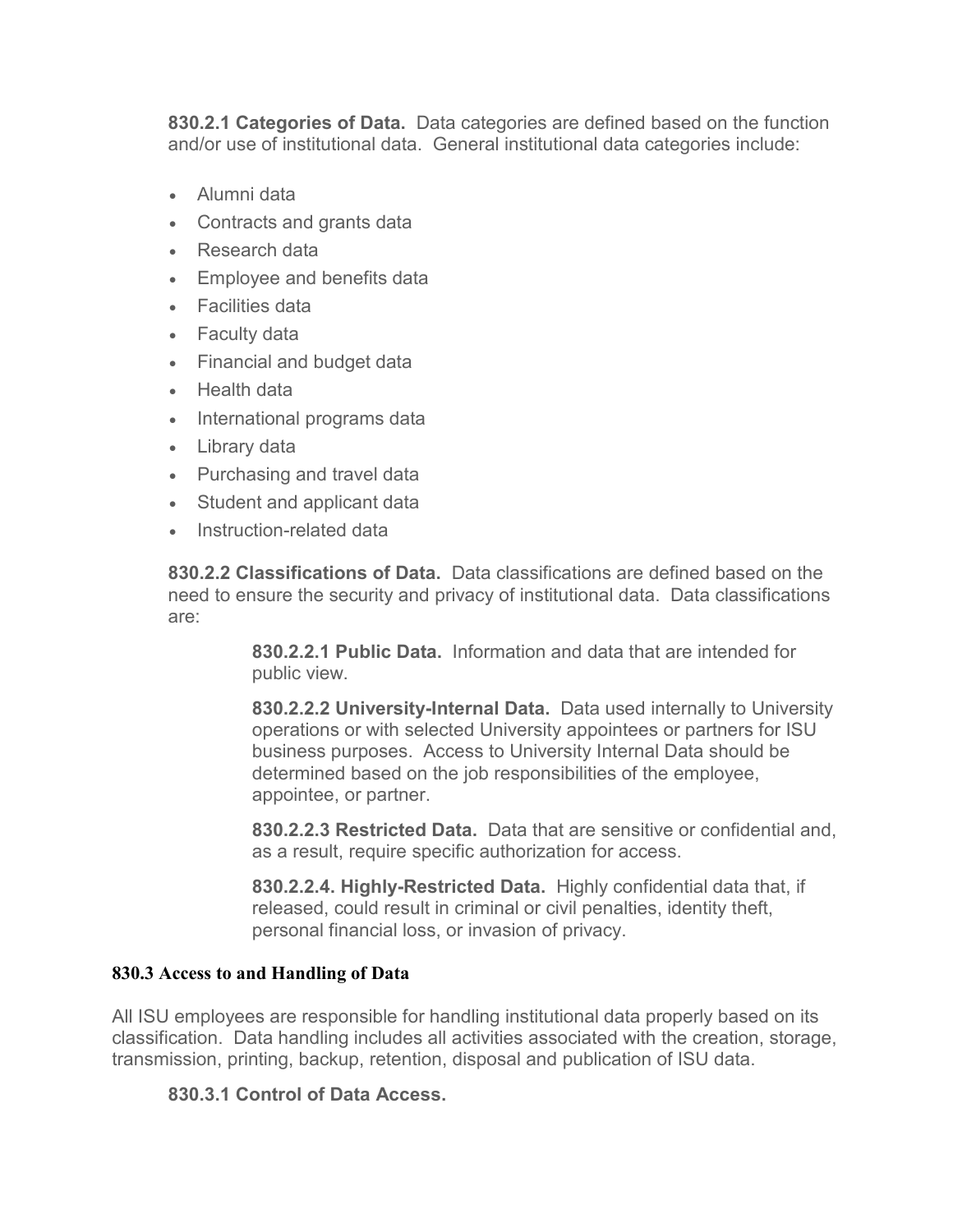**830.3.1.1 Access.** Access to data other than public data shall be accomplished through the use of usernames (ID) and passwords. Elements used to control access to data (like IDs and passwords) are not to be shared with other employees. As noted above, data dissemination is driven by 1) the classification of the data, and 2) the need to know.

**830.3.1.2 Supervision of Students.** Students who access ISU data other than public data will be supervised by full-time ISU personnel; student and student employee access to data other than public data shall be the responsibility of the full-time employee responsible for supervision of the student or student employee. Students and student employees are required to complete appropriate training in order to have access to non-public University Data.

**830.3.2 Data Handling and Use.** Users of institutional data must:

- Access data only related to their conduct of University business, and in ways consistent with furthering the University's mission of education, research, and public service
- Respect the confidentiality and privacy of individuals whose records they may access
- Observe any ethical or legal restrictions that apply to the data to which they have access
- Abide by applicable laws, regulations, standards, and policies with respect to access, use, disclosure, retention, and/or disposal of information

Users of institutional data must not:

- Disclose data to others except as required by their job responsibilities
- Use data for their own or others' personal gain or profit, except as set forth in the Policy Library [Policy 370 Intellectual Property.](http://www.indstate.edu/policy-library/intellectual-property)
- Access data to satisfy personal curiosity.

University procedures for data handling are provided in the Indiana State University Data Storage Policy Matrix, documented as part of Office of Information Technology standards.

## **830.4 Export Control for University Data**

Indiana State University and its faculty, staff, and students must comply with all United States export control laws and regulations. Export control laws cover data as well as equipment and other assets. Faculty, staff, and students are responsible for